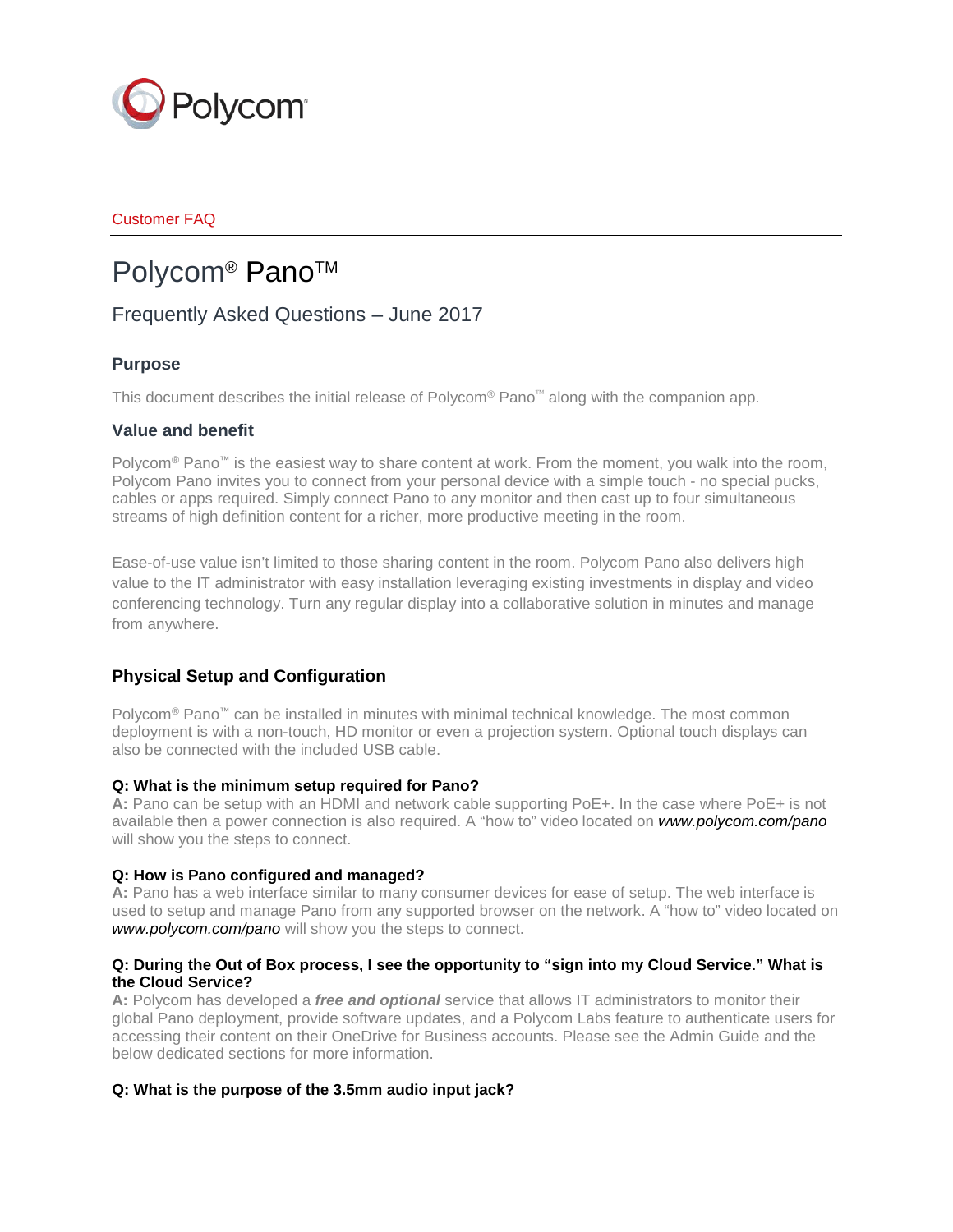**A:** Some HDMI monitors are not equipped with speakers. The audio jack can be used to connect powered speakers.

### **Q: What is the difference and purpose between the USB Ports?**

**A:** The top port is USB version 2.0 and can be used for manual software updates or USB pointing devices such as a mouse. The bottom port is USB 3.0 and is recommended for use when adding a touch-capable display via USB to HDMI dongle (sold separately).

#### **Q: What is the purpose of the covered LAN Port?**

**A:** In the interest of greater ROI and lower TCO, Polycom is reserving this port for future expansion capabilities.

#### **Q: What are the most common modes of deployment?**

**A:** Pano can be deployed in a standalone, integrated with a video conferencing system to provide inroom, wireless multi-stream content with any HD display. The Pano Admin Guide located on *[www.support.polycom.com](http://www.support.polycom.com/)* illustrates the deployment diagrams.

# **Q: What non-touch displays are supported with Polycom Pano?**

**A:** Pano can connect through an HDMI connection to any HD display or projector.

#### **Q: What touch displays have been tested?**

**A:** Polycom has tested and supports the Volanti Model D-6500-0Q0C-16P3 65", Sharp Model N-L703B 70", various ELO models and Dell C5518QT 55". *Other touch displays and devices that are HIDcompliant may also provide an acceptable experience and we will continue to provide updates on tested*  and supported monitors. Displays using InGlass<sup>TM</sup> technology by FlatFrog produce optimal response time *for response and annotation.* 

| Recommended Specs for Touch-Capable Displays |                                                                        |  |  |
|----------------------------------------------|------------------------------------------------------------------------|--|--|
| Feature                                      | Recommendation                                                         |  |  |
| Touch Technology                             | InGlass, capacitive, infrared, or optical (in order of responsiveness) |  |  |
| <b>Touch Points</b>                          | At least two                                                           |  |  |
| <b>Resolution/Frame Rate</b>                 | 4K, 1080p, 720p running at 25, 30, 50, or 60fps                        |  |  |
| <b>Aspect Patio</b>                          | 16:9                                                                   |  |  |
| Screen Size                                  | At least 21 in.                                                        |  |  |

#### **Q: What HDMI input and output resolutions are supported?**

**A:** Pano can accept up to 4K 30fps input and up to 4K 60 fps, frames per second output for maximum clarity

#### **Q: Does Polycom sell bundled Pano and touch displays?**

**A:** Polycom does not bundle monitors but will make recommendations for optimal use. Channel partners may similarly choose to preconfigure bundles to offer customers ease of purchase.

#### **Q: Are there other options to using a touch display?**

**A:** Yes. You can connect a USB mouse (wired or wireless) to experience most of the interactive features of Pano. For example, you can annotate, highlight, select colors, undo/redo, snapshot. You cannot, however, use multi-touch features like arranging content windows or zooming content with a mouse.

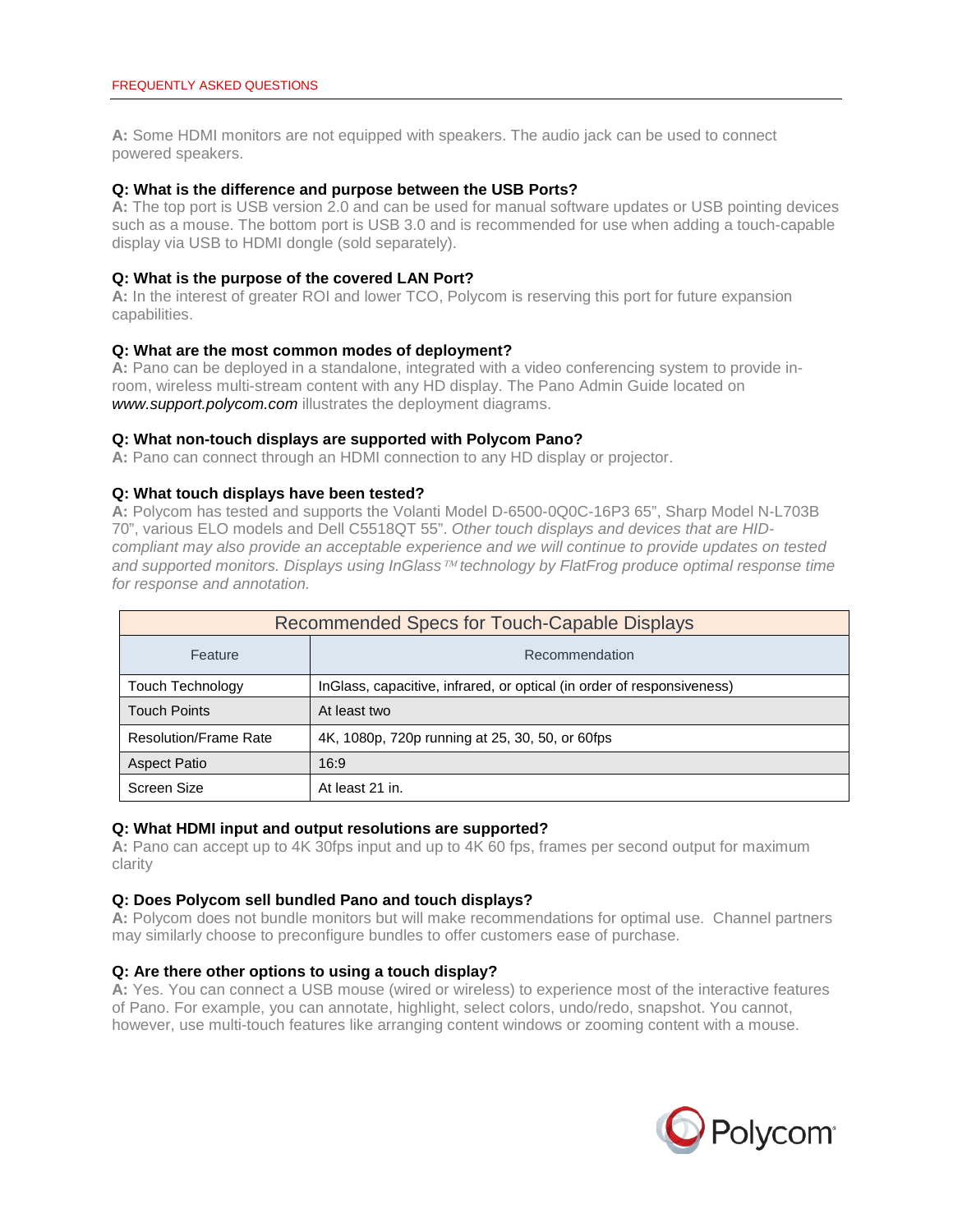**Q: What features are available with a non-touch, non-touch with USB mouse, and touch displays? A:** See Figure 1 below.

#### Figure 1

| <b>Display and Interactive Control Options</b> |                   |                                   |                      |  |
|------------------------------------------------|-------------------|-----------------------------------|----------------------|--|
| Feature                                        | Non-touch Display | Non-Touch display w/ USB<br>Mouse | <b>Touch Display</b> |  |
| Multiple connections (4)                       |                   |                                   |                      |  |
| Multiple streams (4)                           |                   |                                   |                      |  |
| Annotate                                       |                   |                                   |                      |  |
| Magic Highlighter                              |                   |                                   |                      |  |
| <b>Color Pallet</b>                            |                   |                                   |                      |  |
| Undo/Redo                                      |                   |                                   |                      |  |
| Snapshot                                       |                   |                                   |                      |  |
| Infinite Backboard                             |                   |                                   |                      |  |
| Content layout                                 |                   |                                   |                      |  |
| Content full-screen                            |                   |                                   |                      |  |
| Content minimize                               |                   |                                   |                      |  |
| Content zoom                                   |                   |                                   |                      |  |
| Content pan                                    |                   |                                   |                      |  |
| Save (from Pano App)                           |                   |                                   |                      |  |

# **Q: Can Pano's home screen be customized?**

**A:** The IT Admin can hide the Miracast, Airplay, and Pano App graphic and connection capability.

#### **Q: Is the Security PIN code shown on the Pano home screen required?**

**A:** No. The PIN code is defaulted on to protect data shared in the room but can be disabled from the Pano web admin UI. The PIN code is refreshed at the start of every new session.

#### **Q: How can content be shared over distance?**

**A:** Pano supports connecting directly to Polycom Group Series for extending the in-room content over distance. All supported configurations are list in the Polycom Pano Admin Guide

# **Polycom Pano Use**

Polycom<sup>®</sup> Pano<sup>™</sup> can enable any HD display with up to four simultaneous streams of content with a simple HDMI cable. This powerful deployment model enables end users with an intuitive way to share from their personal devices.

# **Q: Are there guides on how to use Miracast, Airplay and Pano App?**

**A:** Yes, we have specific video tutorials for each on *[www.polycom.com/pano](http://www.polycom.com/pano)*. There are also technical details in the Pano User Guide located at *[www.support.polycom.com](http://www.support.polycom.com/)*.

# **Q: How does Airplay connect and share to Pano?**

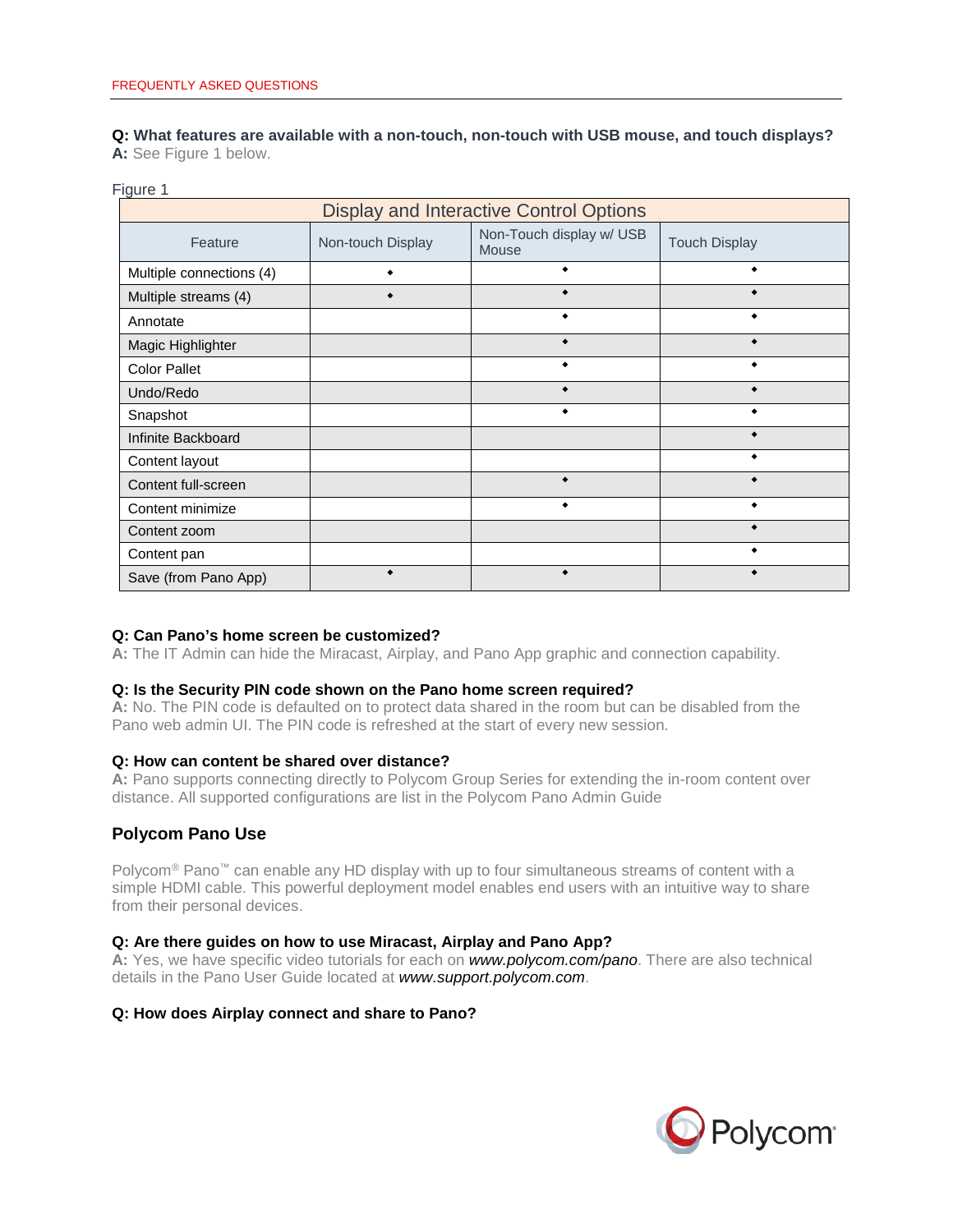**A:** The Airplay protocol uses Bluetooth to *connect* to Pano. The Airplay device uses the wireless network to *send* the content to Pano.

#### **Q: How does Miracast connect and share to Pano?**

**A:** The Miracast protocol uses WiFi Direct to *connect and share* to Pano.

#### **Q: What is the purpose of the Pano App?**

**A:** The Pano App is primarily designed to enable non-Miracast and non-Airplay PCs. The secondary purpose is to capture and save anything shown through Pano to a local or shared drive on the network. Pano App also can direct-share a single stream of content to Group Series, Centro, Immersive Telepresence, and Debut without Pano. Going forward, the Pano App will replace the need for Polycom People + Content IP in most cases.

#### **Q: How do I save snapshots?**

**A:** The Pano App will allow users to save screen captures of anything shared in the session. Please review the "How To" video series on *[www.polycom.com/pano](http://www.polycom.com/pano)* for more information.

#### **Q: Where are my saved images?**

**A:** The Pano App allows you to configure where the images are saved. They can be saved on a local PC or shared drive. Each new session is marked with the room name, date, and time of the session.

#### **Q: How many simultaneous streams can be shown on-screen at once?**

**A:** Pano supports up to 4 streams of live or static content shared on-screen. Up to 20 snapshots, 70 blackboards can be added to the content tray for retrieval.

#### **Q: Why doesn't my Windows Miracast prompt for a security code on the next session?**

**A:** Windows 'caches' the Pano PSK security code just as it does for *any other wireless access point*. Because of this, Windows will only prompt on the initial connection unless the Pano device is manually removed from the list of known devices within the Windows interface.

#### **Q: Why am I seeing only a black screen when I cast from YouTube (direct streaming using the YouTube App)?**

**A:** Pano does not support "Direct Streaming.". To share video from YouTube, cast your screen and not the YouTube App.

#### **Q: Why I don't hear audio when I cast my app or screen from Pano App?**

**A:** Pano App is capable of sending audio from the PC version of Pano App 1.1 (available in Dec 18). To send audio from a MAC, AirPlay is recommended.

#### **Q: How do I remove the Windows cached PSK?**

**A:** From the Windows Settings > Devices > Connected Devices, select your Pano under Projectors and select Remove Device.

#### **Q: My organization has separate networks. Can my users send content to Pano if they are on either network?**

**A:** Yes, Pano supports cross-subnet configurations. Please see the Pano Admin Guide for required configurations.

#### **Q: What is the purpose of the infinite white/blackboard? How does it work?**

**A:** The infinite board is designed to solve many of the common problems with a physical or digital board. With the Polycom infinite board, users can brainstorm, and design using the annotation tool. Annotations

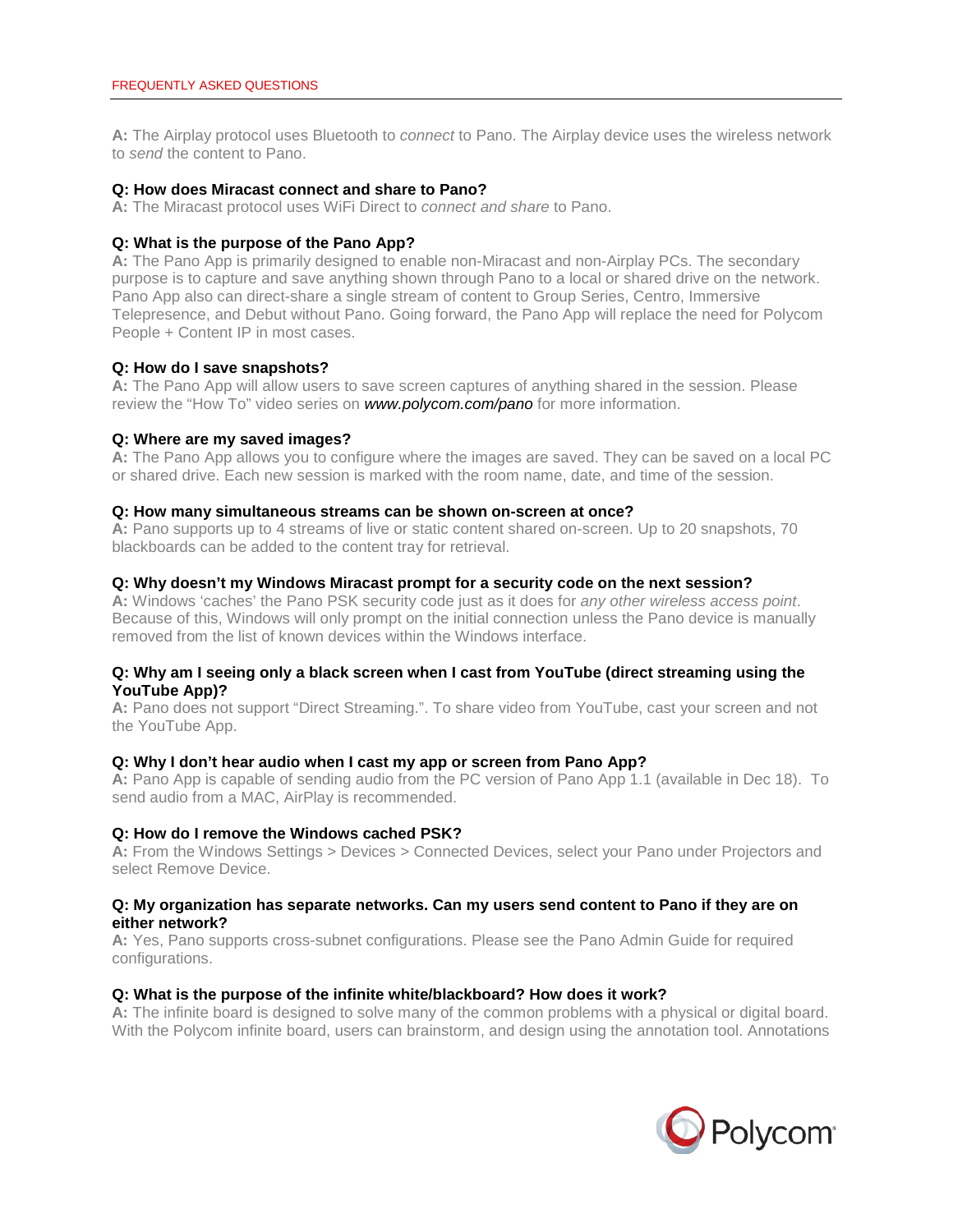can be zoomed to any size, and panned to make room for new designs. All the work can be saved with a click on the Pano App.

# **Q: If a person has joined from a remote location, how he/she can share content to Polycom Pano.**

A: Anyone that is on the same network could share to the in-room Pano with the Pano App. If a person was, say in their home office and was given the IP address and the Security PIN code then they could send their PC into Pano. This is a bit of a corner case since in that scenario the remote participant would not be able to receive or see what is going on in the room without a video codec. The primary use case when not integrating with a video codec would be to have users in the room share.

# **Polycom Cloud Service**

# **Q: What is the Polycom Cloud Service?**

**A:** The optional service allows organizations to securely manage their deployment of Pano units through a private Microsoft Azure tenant and provide end user access to their content on OneDrive for Business.

# **Q: How do I get an account setup?**

**A:** As part of the order process you will be asked to provide an email address for your IT Admin. The contact information will be signal the creation of the private and secure tenant account. The IT Admin will receive an email invite to sign-in and register Pano to the cloud for management purposes. The IT Admin may also authorize end users of O365 to access their OneDrive for Business accounts for the purpose of sharing cloud-stored documents into Pano.

# **Q: How can I request an account if I did not receive an invite?**

**A:** Pano with a maintenance contract authorizes full support of the cloud. If uses have not received an invite then they may contact Polycom Global Service

# **Q: I see a button to sign-in on the Pano Out-of-Box wizard. Is this where I sign-in?**

**A:** Yes. When you receive the email invite you may activate your account in the Admin Portal. You will be prompted to change the secure password and the portal interface will load. You can add the system into your deployment at any time. So, you may skip the sign-in process if you have not yet setup the account.

# **Q: Does the service have a cost associated?**

**A:** No. The service is entirely *free and optional* for any Polycom Pano customer with a maintenance contract.

# **Q: Where do I go to get support?**

**A:** When Pano is purchased it is sold with a product maintenance agreement. The device and the cloud management portal is supported under that agreement. You may contact support.polycom.com at any time.

# **Q: How do I know my data is secure?**

**A:** The service uses Cryptographic Security, one of the first and most visible considerations when it comes to system and network security. The secure cryptographic protocols, cipher suites and implementations are core requirements in today's threat landscape and Polycom has placed a strong emphasis on cryptographic security. More information on the use of Cryptographic Security can be found in the Polycom Cloud Service Security Whitepaper on *[www.support.polycom.com](http://www.support.polycom.com/)*

# **Q: How is the** *device* **authenticated?**